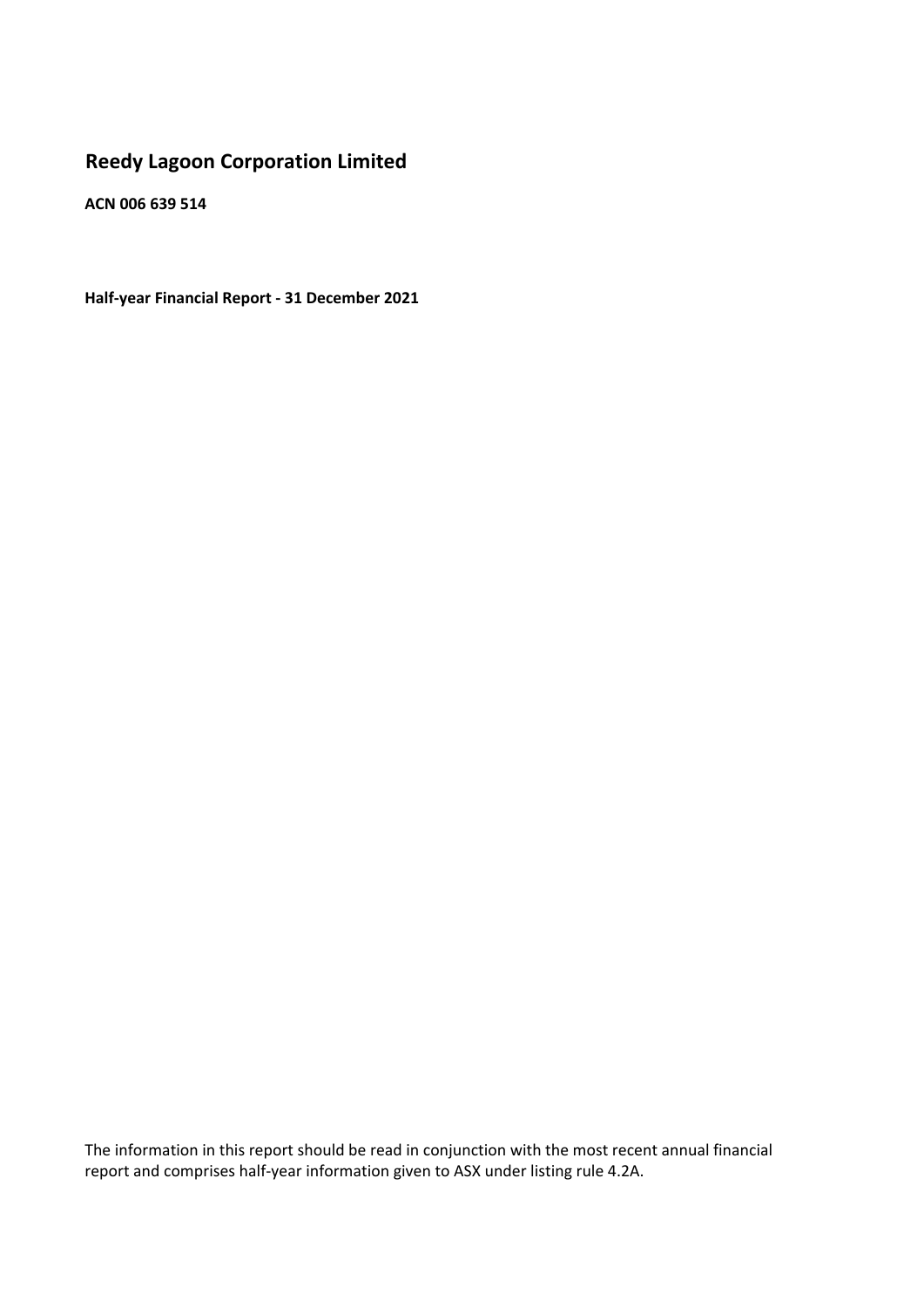# **Reedy Lagoon Corporation Limited Corporate directory 31 December 2021**

| <b>Directors</b>       | Jonathan M. Hamer - Chairman, Non Executive Director<br>Geoffrey H. Fethers - Managing Director<br>Adrian C. Griffin - Non Executive Director                            |
|------------------------|--------------------------------------------------------------------------------------------------------------------------------------------------------------------------|
| Contact details        | Phone: 03 8420 6280<br>Email: info@reedylagoon.com.au                                                                                                                    |
| Company secretary      | Geoffrey H. Fethers                                                                                                                                                      |
| Share register         | Link Market Services Limited (ABN 54 063 214 537)<br>Level 1, 333 Collins Street<br>Melbourne, Victoria 3000<br>Telephone: 1300 554 474<br>www.linkmarketservices.com.au |
| Auditor                | <b>CNA Connect National Audit</b><br>Level 8, 350 Collins Street<br>Melbourne<br>Victoria 3000                                                                           |
| Stock exchange listing | Reedy Lagoon Corporation Limited shares are listed on the Australian Securities Exchange (ASX code: RLC)                                                                 |
| Website                | www.reedylagoon.com.au                                                                                                                                                   |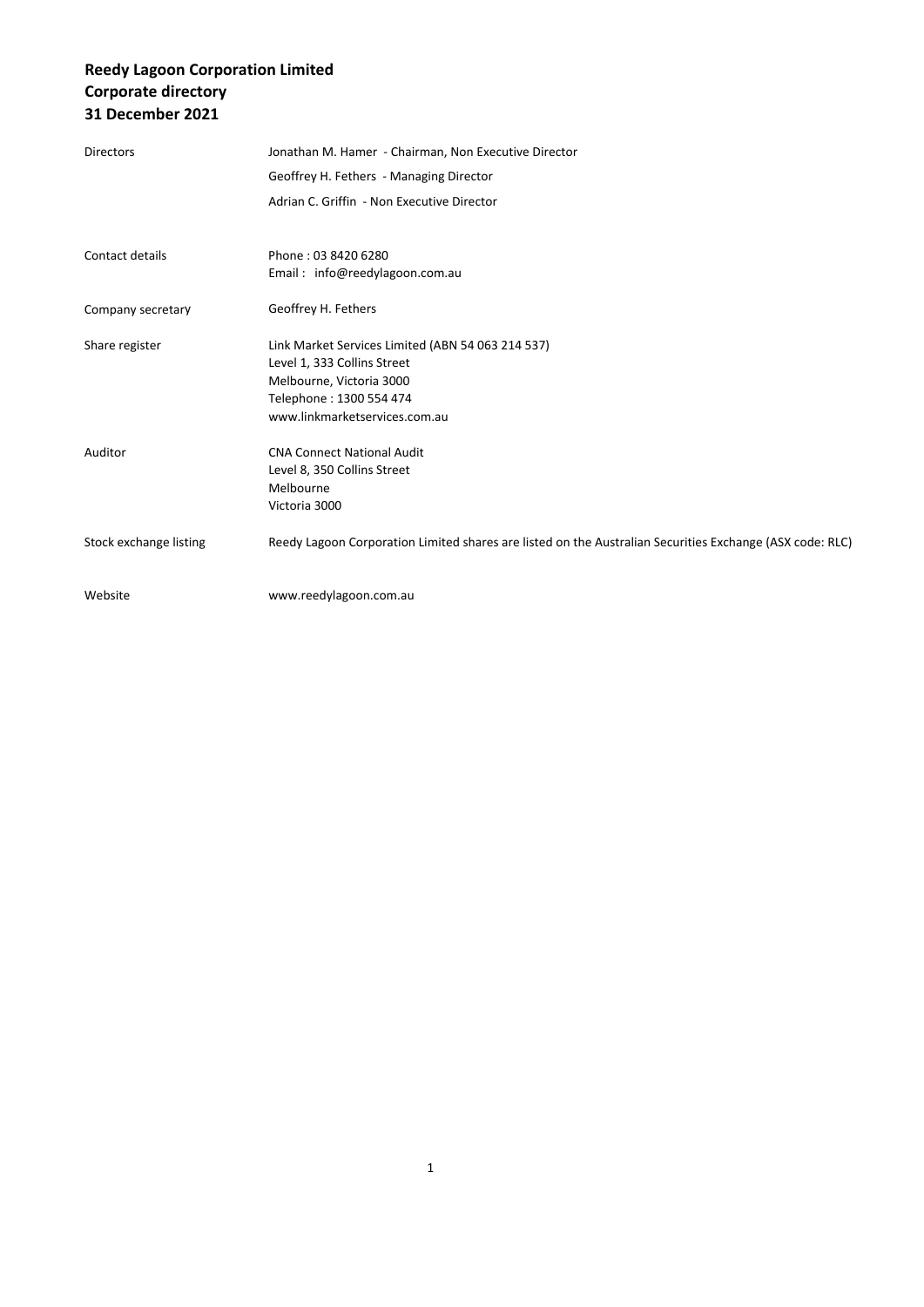### **Reedy Lagoon Corporation Limited** Directors' report 31 December 2021

The directors present their report, together with the financial statements, on the consolidated entity (referred to hereafter as the 'consolidated entity') consisting of Reedy Lagoon Corporation Limited (referred to hereafter as the 'Company' or 'parent entity') and the entities it controlled at the end of, or during, the half-year ended 31 December 2021.

#### **Directors**

The following persons were directors of Reedy Lagoon Corporation Limited during the whole of the financial half-year and up to the date of this report, unless otherwise stated:

Jonathan M. Hamer Geoffrey H. Fethers Adrian C. Griffin

#### **Principal activities**

During the financial half-year the principal continuing activities of the consolidated entity consisted of: · exploration for minerals.

#### **Review of operations**

The loss for the consolidated entity after providing for income tax amounted to \$1,023,989 (31 December 2020: \$251,537).

The consolidated entity's activities are described in quarterly reports which have been released to ASX and are available from the Company's website www.reedylagoon.com.au.

#### Significant changes in the state of affairs

There were no significant changes in the state of affairs of the consolidated entity during the financial half-year.

#### Matters subsequent to the end of the reporting period

There were no matters subsequent to the end of the reporting period.

#### Auditor's independence declaration

A copy of the auditor's independence declaration as required under section 307C of the Corporations Act 2001 is set out immediately after this directors' report.

This report is made in accordance with a resolution of directors, pursuant to section 306(3)(a) of the Corporations Act 2001.

On behalf of the directors

G.H. Fethers **Managing Director** 

8 March 2022 Melbourne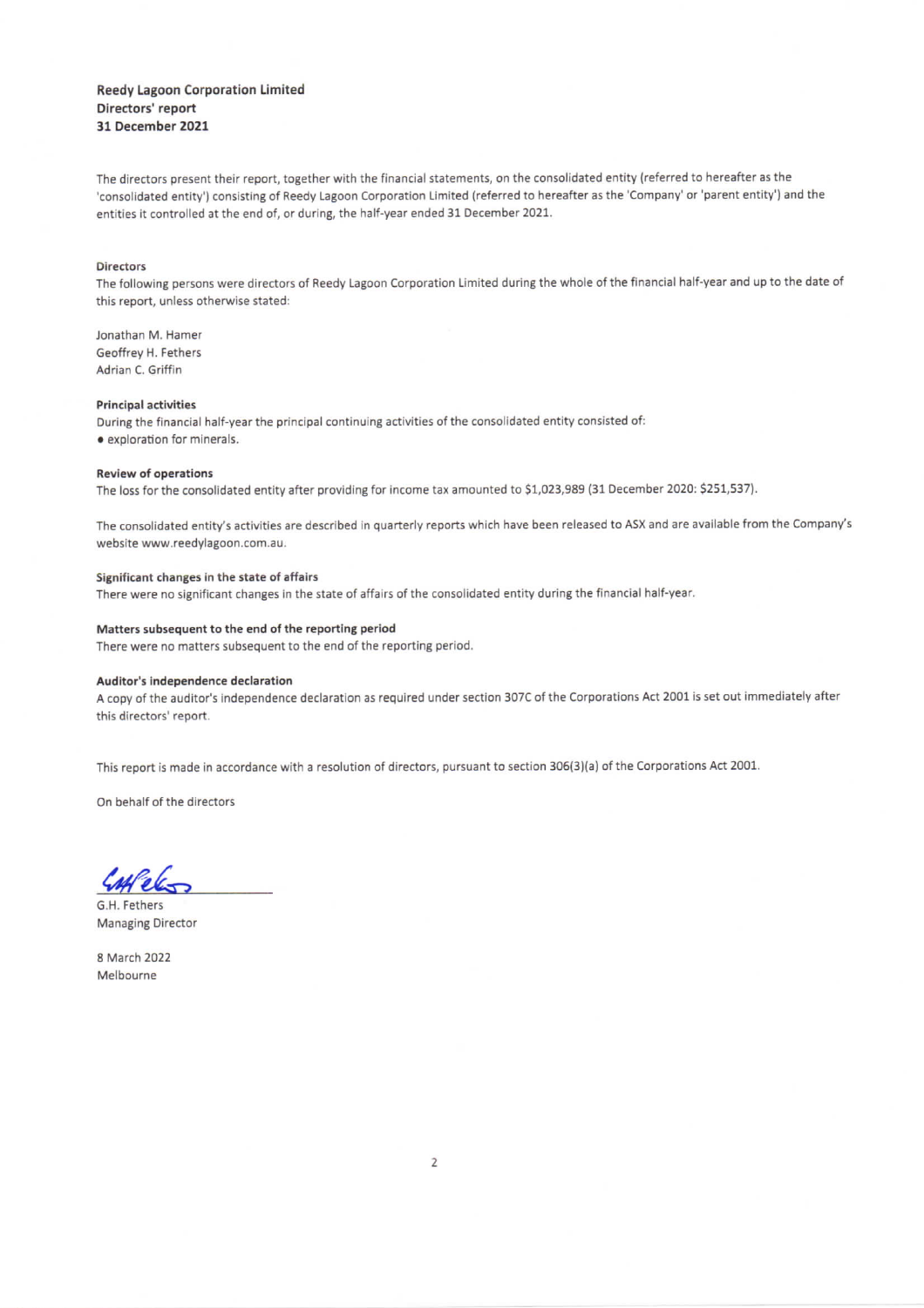

# **AUDITOR'S INDEPENDENCE DECLARATION UNDER SECTION 307C OF THE CORPORATIONS ACT 2001**

As lead auditor for the review of Reedy Lagoon Corporation Limited for the half-year ended 31 December 2021, I declare that, to the best of my knowledge and belief, there have been:

- (a) no contraventions of the auditor independence requirements of the *Corporations Act 2001* in relation to the review; and
- (b) no contraventions of any applicable code of professional conduct in relation to the review.

This declaration is in respect of Reedy Lagoon Corporation Limited and controlled entities.

**George Georgiou FCA** Managing Partner Connect National Audit Pty Ltd ASIC Authorised Audit Company No.: 521888 Melbourne, Victoria Date: 8 March 2022

**ABN 43 605 713 040 Gold Coast Office: HQ@Robina, Suite 41, Level 4, 58 Riverwalk Avenue, Robina QLD 4226**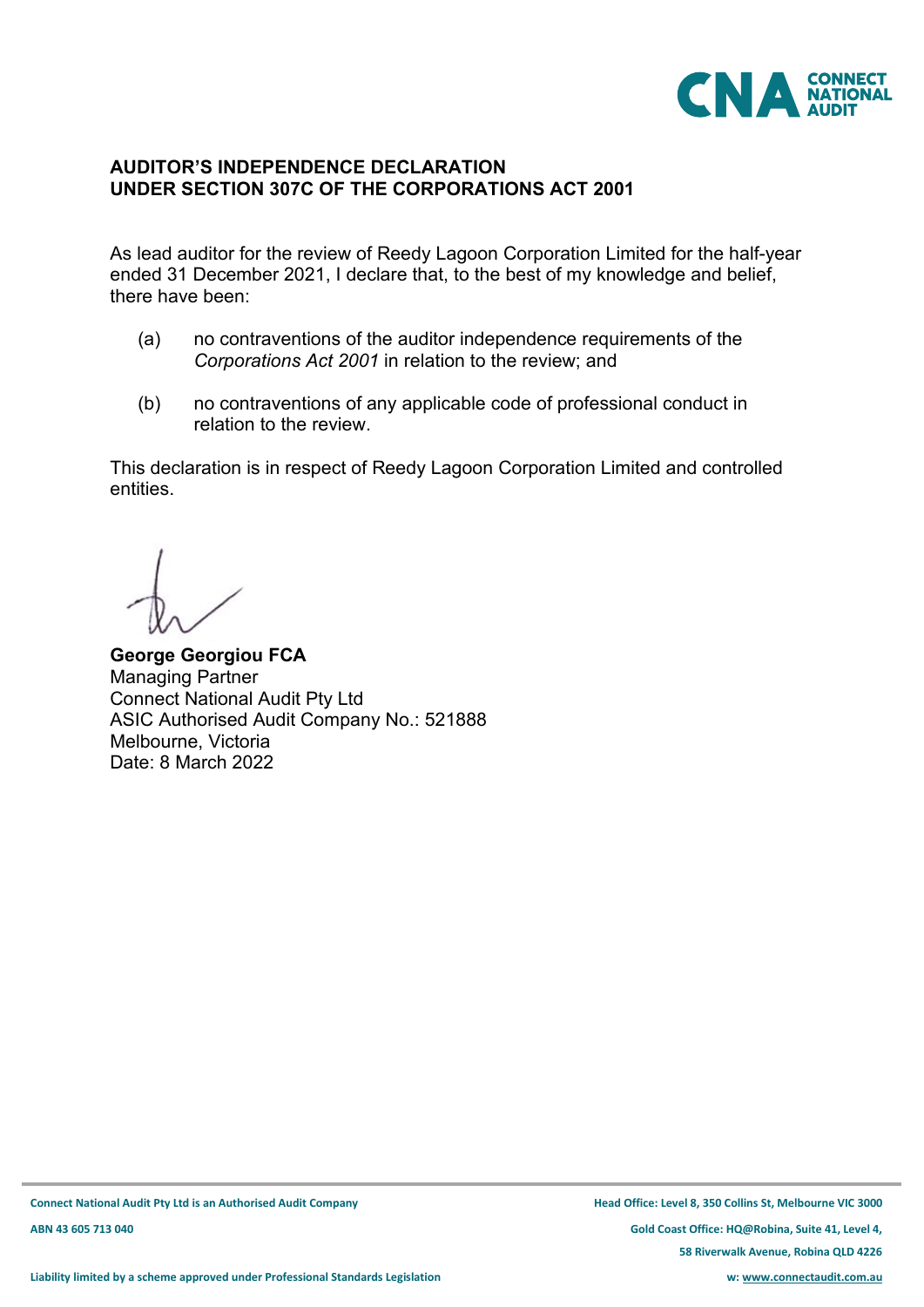### **Reedy Lagoon Corporation Limited Contents 31 December 2021**

| Statement of profit or loss and other comprehensive income                             |                |
|----------------------------------------------------------------------------------------|----------------|
| Statement of financial position                                                        | 6              |
| Statement of changes in equity                                                         | $\overline{7}$ |
| Statement of cash flows                                                                | 8              |
| Notes to the financial statements                                                      | 9              |
| Directors' declaration                                                                 | 14             |
| Independent auditor's review report to the members of Reedy Lagoon Corporation Limited | 15             |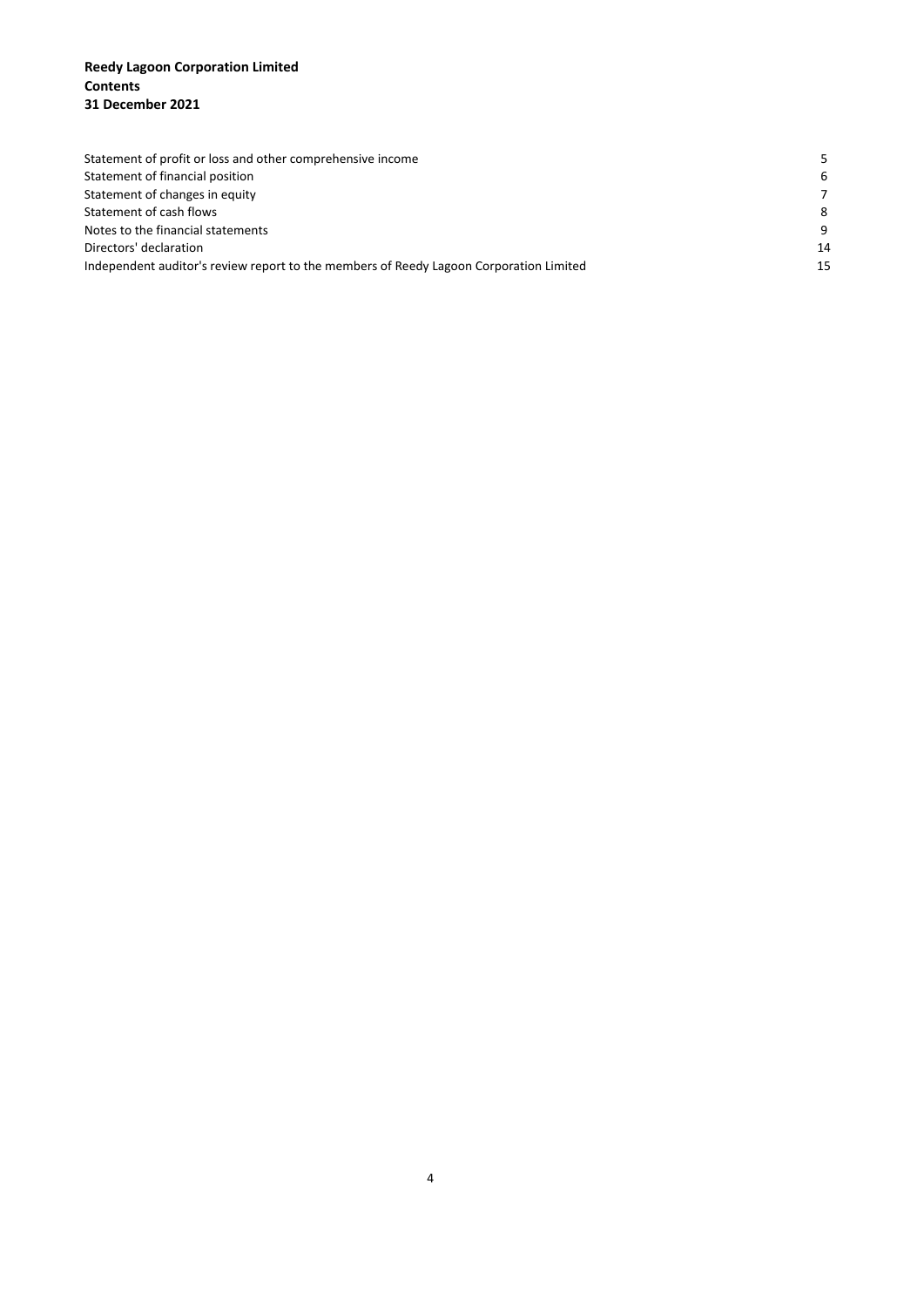### **Reedy Lagoon Corporation Limited Statement of profit or loss and other comprehensive income For the half‐year ended 31 December 2021**

|                                                                                                                   |             | <b>Consolidated</b>           |                               |  |
|-------------------------------------------------------------------------------------------------------------------|-------------|-------------------------------|-------------------------------|--|
|                                                                                                                   | <b>Note</b> | <b>December</b><br>2021<br>\$ | <b>December</b><br>2020<br>\$ |  |
| Revenue                                                                                                           | 4           | 32                            | 124                           |  |
| Expenses                                                                                                          |             |                               |                               |  |
| Administration expenses                                                                                           |             | (141,800)                     | (63, 146)                     |  |
| Employee benefits expense                                                                                         | 11          | (462, 940)                    | (37, 355)                     |  |
| <b>Exploration expenditure</b>                                                                                    |             | (405, 986)                    | (117, 951)                    |  |
| Share based payments                                                                                              | 10          | (13,500)                      | (5,400)                       |  |
| Realised exchange losses                                                                                          |             | 16,657                        |                               |  |
| Capital raising expenses                                                                                          |             |                               |                               |  |
| Impairment of Goodwill on business combination                                                                    |             |                               |                               |  |
| Other expenses                                                                                                    |             | (16, 452)                     | (27, 809)                     |  |
| Loss before income tax expense                                                                                    |             | (1,023,989)                   | (251, 537)                    |  |
| Income tax expense                                                                                                |             |                               |                               |  |
| Loss after income tax expense for the half-year attributable to the owners of Reedy<br>Lagoon Corporation Limited |             | (1,023,989)                   | (251, 537)                    |  |
| Items that may be reclassified subsequently to profit or loss                                                     |             |                               |                               |  |
| <b>Foreign Currency Translation</b>                                                                               |             |                               |                               |  |
| Other comprehensive income for the half-year, net of tax                                                          |             |                               |                               |  |
| Total comprehensive income for the half-year attributable to the owners of Reedy Lagoon Corporation               |             |                               |                               |  |
| Limited                                                                                                           |             | (1,023,989)                   | (251, 537)                    |  |
|                                                                                                                   |             | <b>Cents</b>                  | <b>Cents</b>                  |  |
| Basic earnings per share                                                                                          |             | (0.199)                       | (0.056)                       |  |
| Diluted earnings per share                                                                                        |             | (0.199)                       | (0.056)                       |  |
|                                                                                                                   |             |                               |                               |  |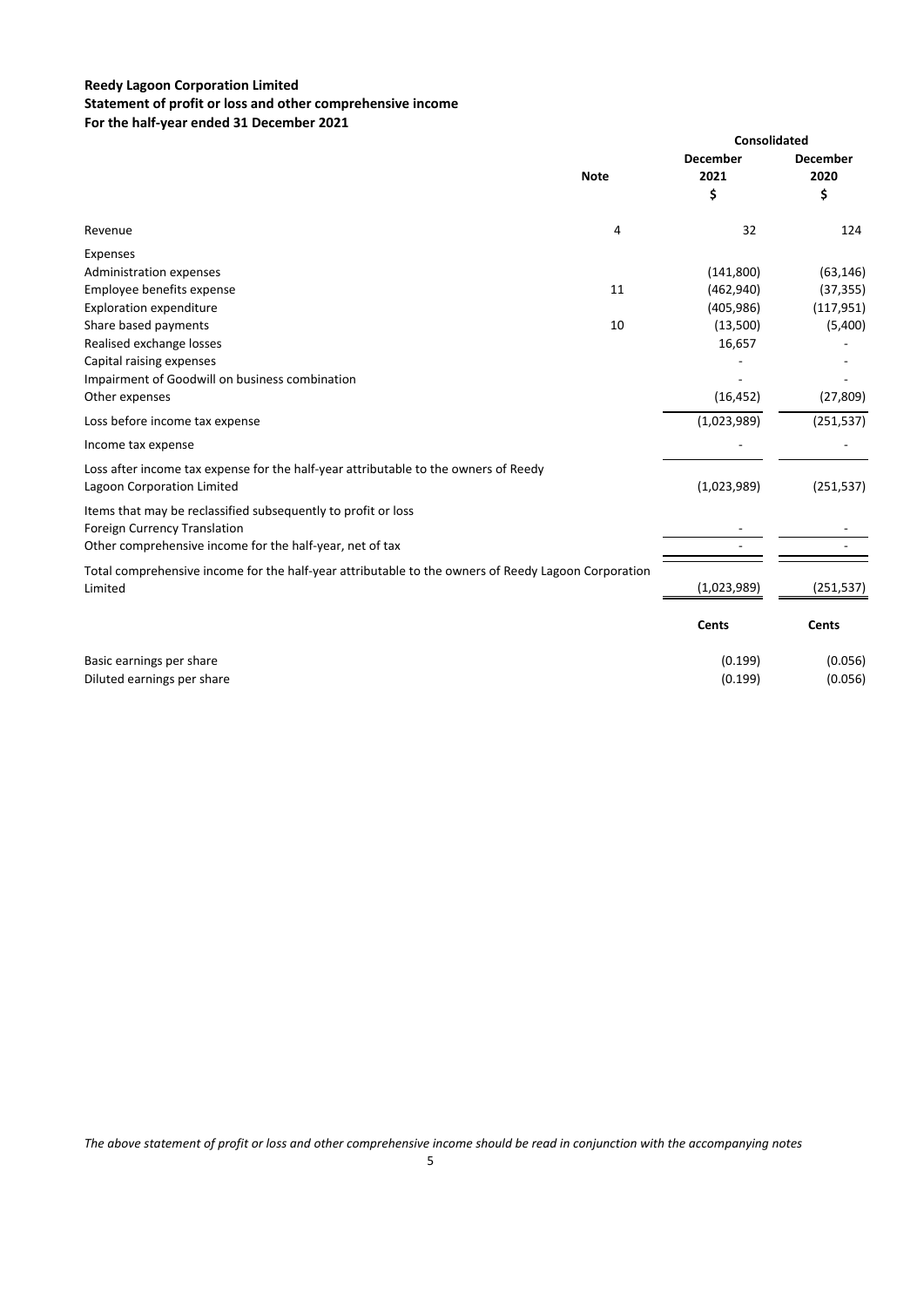### **Reedy Lagoon Corporation Limited Statement of financial position As at 31 December 2021**

|                                    |                | Consolidated                  |                    |  |
|------------------------------------|----------------|-------------------------------|--------------------|--|
|                                    | <b>Note</b>    | <b>December</b><br>2021<br>\$ | June<br>2021<br>\$ |  |
| <b>Assets</b>                      |                |                               |                    |  |
| <b>Current assets</b>              |                |                               |                    |  |
| Cash and cash equivalents          |                | 785,427                       | 359,938            |  |
| Trade and other receivables        |                | 13,794                        | 10,121             |  |
| Other                              |                | $\overline{\phantom{0}}$      | ÷,                 |  |
| <b>Total current assets</b>        |                | 799,221                       | 370,059            |  |
| <b>Non-current assets</b>          |                |                               |                    |  |
| Deposits & Bonds                   |                | 7,481                         | 7,221              |  |
| Total non-current assets           |                | 7,481                         | 7,221              |  |
| <b>Total assets</b>                |                | 806,702                       | 377,280            |  |
| <b>Liabilities</b>                 |                |                               |                    |  |
| <b>Current liabilities</b>         |                |                               |                    |  |
| Trade and other payables           |                | 134,695                       | 13,184             |  |
| Employee benefits                  | 5              | 168,196                       | 158,109            |  |
| Provision for site restoration     | 6              | 10,000                        | 10,000             |  |
| Provision for Contingent Liability | 8              | 34,454                        | ä,                 |  |
| <b>Total current liabilities</b>   |                | 347,345                       | 181,293            |  |
| <b>Non-current liabilities</b>     |                |                               |                    |  |
| Employee benefits                  | 5              |                               |                    |  |
| Total non-current liabilities      |                |                               |                    |  |
| <b>Total liabilities</b>           |                | 347,345                       | 181,293            |  |
| Net assets                         |                | 459,357                       | 195,987            |  |
| <b>Equity</b>                      |                |                               |                    |  |
| Issued capital                     | $\overline{7}$ | 22,937,072                    | 21,632,780         |  |
| Reserves                           |                | 14,391                        | 12,568             |  |
| <b>Accumulated losses</b>          |                | (22, 484, 840)                | (21, 460, 851)     |  |
| <b>Exchange Reserve</b>            |                | (7, 266)                      | 11,490             |  |
| <b>Total equity</b>                |                | 459,357                       | 195,987            |  |

*The above statement of financial position should be read in conjunction with the accompanying notes*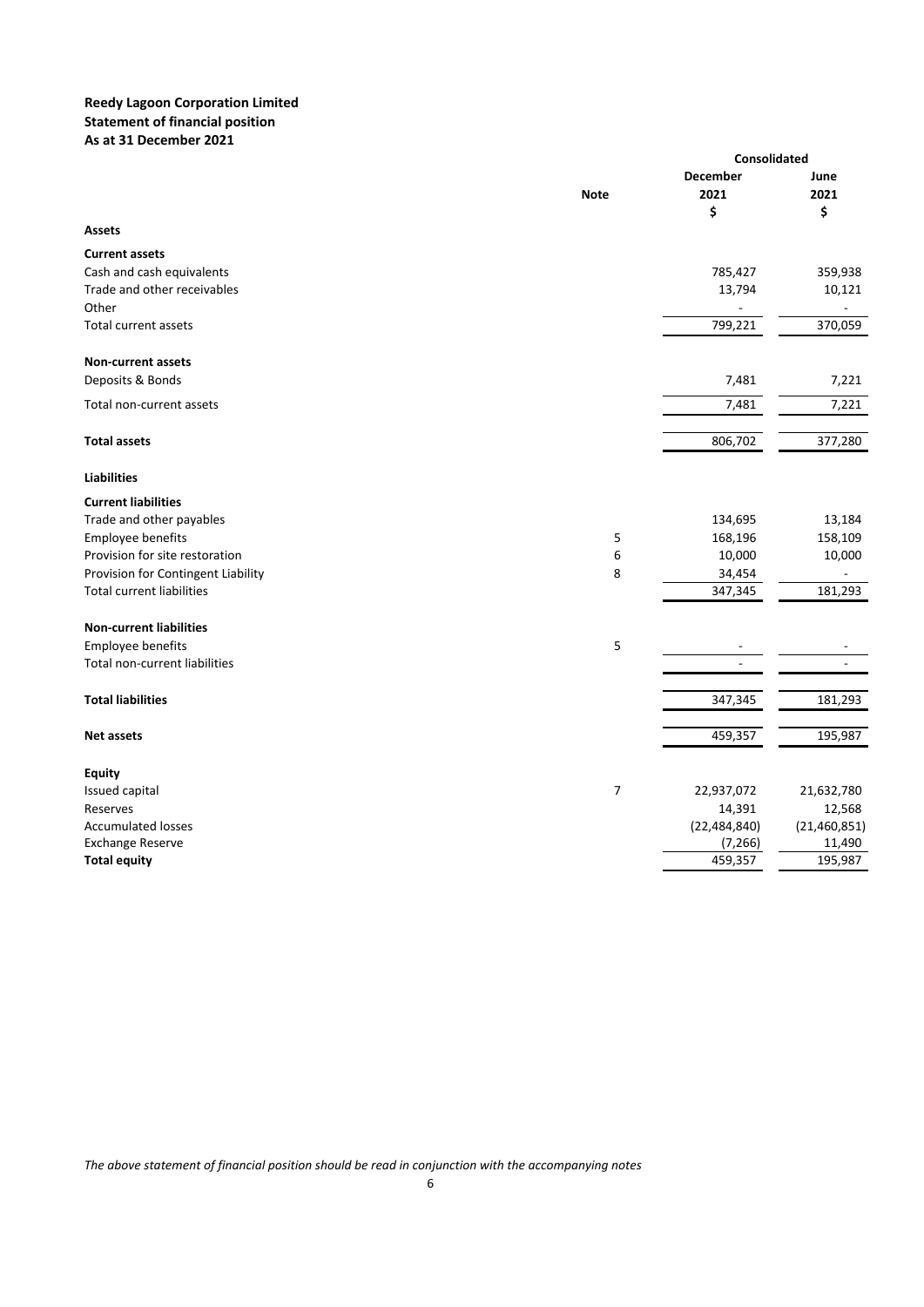### **Reedy Lagoon Corporation Limited Statement of changes in equity For the half‐year ended 31 December 2021**

| <b>Consolidated</b>                                                                                              |                                |                                          |                                         |                                    | <b>Total</b>                  |
|------------------------------------------------------------------------------------------------------------------|--------------------------------|------------------------------------------|-----------------------------------------|------------------------------------|-------------------------------|
|                                                                                                                  | <b>Issued</b><br>capital<br>\$ | <b>Exchange</b><br><b>Reserves</b><br>\$ | <b>Options</b><br><b>Reserves</b><br>\$ | <b>Accumulated</b><br>losses<br>\$ | deficiency in<br>equity<br>\$ |
| Balance at 1 July 2020                                                                                           | 20,928,910                     | 16,145                                   | 787,704                                 | (21,650,997)                       | 81,762                        |
| Loss after income tax expense for the half-year                                                                  |                                |                                          |                                         | (251, 537)                         | (251, 537)                    |
| Other comprehensive income for the half-year,<br>net of tax                                                      |                                |                                          |                                         |                                    |                               |
| Total comprehensive income for the half-year                                                                     |                                |                                          |                                         | (251, 537)                         | (251, 537)                    |
| Transactions with owners in their capacity as owners:<br>Contributions of equity, net of transaction costs (note |                                |                                          |                                         |                                    |                               |
| 7)                                                                                                               | 674,621                        |                                          |                                         |                                    | 674,621                       |
| Share-based payments (note 10)                                                                                   |                                |                                          | 5,400                                   |                                    | 5,400                         |
| Lapse of Options                                                                                                 |                                |                                          | (24, 826)                               | 24,826                             |                               |
| Balance at 31 December 2020                                                                                      | 21,603,531                     | 16,145                                   | 768,278                                 | (21, 877, 708)                     | 510,246                       |
| <b>Consolidated</b>                                                                                              |                                |                                          |                                         |                                    | <b>Total</b>                  |
|                                                                                                                  | <b>Issued</b><br>capital       | <b>Exchange</b><br><b>Reserves</b>       | <b>Options</b><br><b>Reserves</b>       | Accumulated<br>losses              | deficiency in<br>equity       |
|                                                                                                                  | \$                             | \$                                       | \$                                      | \$                                 | \$                            |
| Balance at 1 July 2021                                                                                           | 21,632,780                     | 11,490                                   | 12,568                                  | (21, 460, 851)                     | 195,987                       |
| Loss after income tax expense for the half-year<br>Other comprehensive income for the half-year,                 |                                |                                          |                                         | (1,023,989)                        | (1,023,989)                   |
| net of tax                                                                                                       |                                |                                          |                                         |                                    |                               |
| Total comprehensive income for the half-year                                                                     |                                |                                          | ÷.                                      | (1,023,989)                        | (1,023,989)                   |
| Transactions with owners in their capacity as owners:<br>Contributions of equity, net of transaction costs (note |                                |                                          |                                         |                                    |                               |
| 7)                                                                                                               | 1,266,495                      |                                          |                                         |                                    | 1,266,495                     |
| Excercise of Options (note 10)                                                                                   | 37,797                         |                                          | (11, 677)                               |                                    | 26,120                        |
| Share-based payments (note 10)                                                                                   |                                |                                          | 13,500                                  |                                    | 13,500                        |
| Lapse of Options                                                                                                 |                                |                                          |                                         |                                    |                               |
| Foreign currency translation                                                                                     |                                | (18, 756)                                |                                         |                                    | (18, 756)                     |
| Balance at 31 December 2021                                                                                      | 22,937,072                     | (7, 266)                                 | 14,391                                  | (22, 484, 840)                     | 459,357                       |
|                                                                                                                  |                                |                                          |                                         |                                    |                               |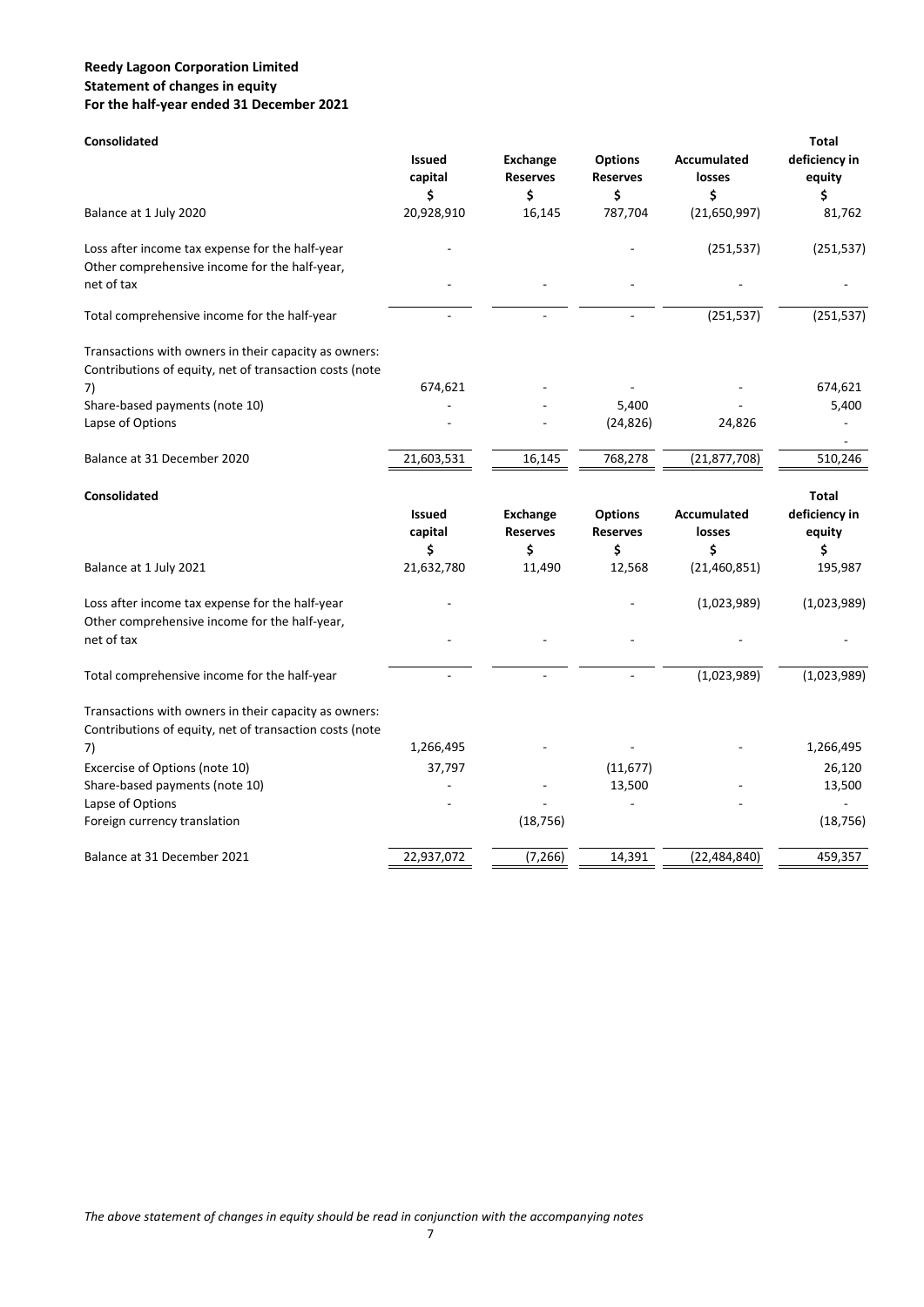## **Reedy Lagoon Corporation Limited Statement of cash flows For the half‐year ended 31 December 2021**

|                                                                       | <b>Consolidated</b>     |                         |
|-----------------------------------------------------------------------|-------------------------|-------------------------|
|                                                                       | <b>December</b><br>2021 | <b>December</b><br>2020 |
|                                                                       | \$                      | \$                      |
| Cash flows from operating activities                                  |                         |                         |
| Operating receipts                                                    | 32                      | 124                     |
| Payments to suppliers and employees                                   | (458, 812)              | (122, 846)              |
|                                                                       | (458, 780)              | (122, 722)              |
| Interest received                                                     |                         |                         |
| Payments for exploration activities                                   | (405, 986)              | (140, 483)              |
| Net cash used in operating activities                                 | (864, 766)              | (263, 205)              |
| Cash flows from investing activities                                  |                         |                         |
| Proceeds from deposits and bonds refunds                              |                         |                         |
| Net cash from investing activities                                    |                         |                         |
| Cash flows from financing activities                                  |                         |                         |
| Proceeds from issue of shares                                         | 1,266,495               | 674,621                 |
| Proceeds from exercise of share options                               | 26,120                  |                         |
| Net cash from financing activities                                    | 1,292,615               | 674,621                 |
| Net increase in cash and cash equivalents                             | 427,849                 | 411,416                 |
| Impact of exchange rates on foreign cash balances                     | (2,360)                 |                         |
| Cash and cash equivalents at the beginning of the financial half-year | 359,938                 | 220,123                 |
| Cash and cash equivalents at the end of the financial half-year       | 785,427                 | 631,539                 |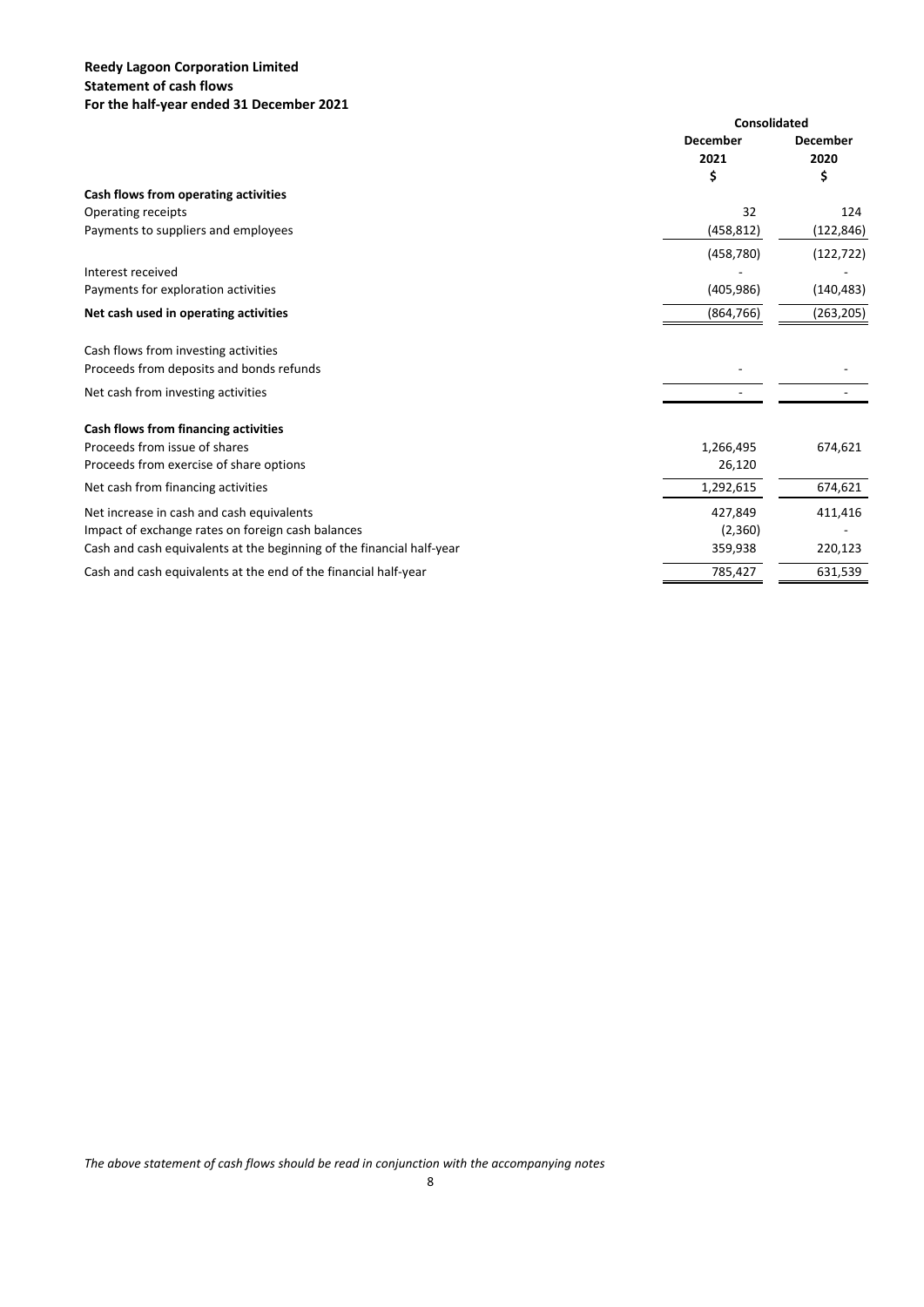#### **Note 1. General information**

The financial statements cover Reedy Lagoon Corporation Limited as a consolidated entity consisting of Reedy Lagoon Corporation Limited and the entities it controlled at the end of, or during, the half-year. The financial statements are presented in Australian dollars, which is Reedy Lagoon Corporation Limited's functional and presentation currency.

Reedy Lagoon Corporation Limited is a listed public company limited by shares, incorporated and domiciled in Australia. Its registered office and principal place of business is:

Level 44, 600 Bourke Street Melbourne Victoria 3000

The nature of the consolidated entity's operations and its principal activities are mineral exploration.

The financial statements were authorised for issue, in accordance with a resolution of directors, on 24 February 2022. The directors have the power to amend and reissue the financial statements.

#### **Comparatives**

The following comparative balances have been amended to be in line with balances at 31 December 2021

- ‐ Other Expenses
- ‐ Administration expenses

#### **Note 2. Significant accounting policies**

These general purpose financial statements for the interim half-year reporting period ended 31 December 2021 have been prepared in accordance with Australian Accounting Standard AASB 134 'Interim Financial Reporting' and the Corporations Act 2001, as appropriate for for‐ profit oriented entities. Compliance with AASB 134 ensures compliance with International Financial Reporting Standard IAS 34 'Interim Financial Reporting'.

These general purpose financial statements do not include all the notes of the type normally included in annual financial statements. Accordingly, these financial statements are to be read in conjunction with the annual report for the year ended 30 June 2021 and any public announcements made by the Company during the interim reporting period in accordance with the continuous disclosure requirements of the Corporations Act 2001.

The principal accounting policies adopted are consistent with those of the previous financial year and corresponding interim reporting period, unless otherwise stated.

#### **New or amended Accounting Standards and Interpretations adopted**

The consolidated entity has adopted all of the new or amended Accounting Standards and Interpretations issued by the Australian Accounting Standards Board ('AASB') that are mandatory for the current reporting period.

Any new or amended Accounting Standards or Interpretations that are not yet mandatory have not been early adopted.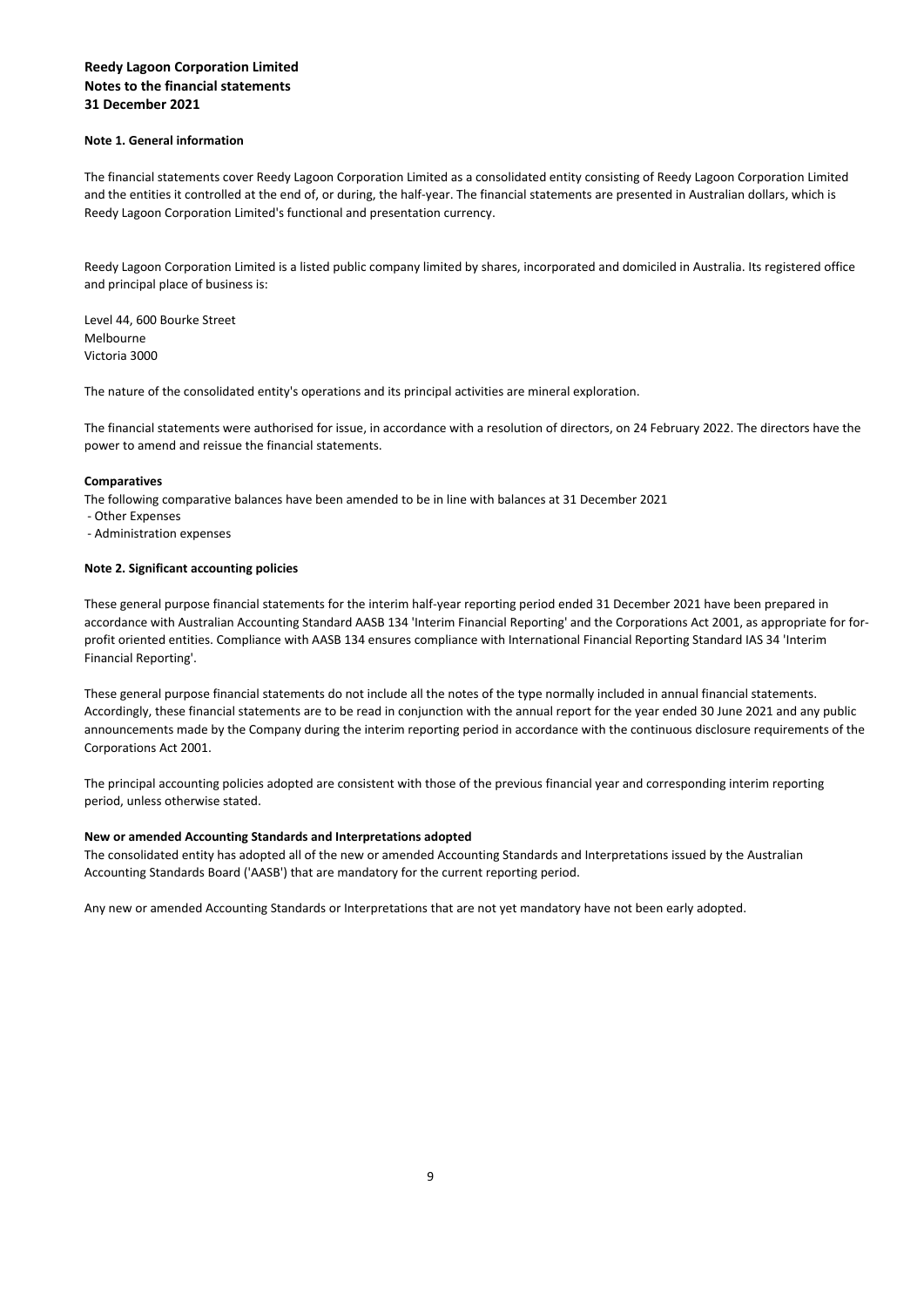#### **Note 2. Significant accounting policies (continued)**

#### **Going concern**

The financial report has been prepared on a going concern basis.

As at 31 December 2021, the consolidated entity had cash and cash equivalents of \$785,427.

At the date of this report the Company has sufficient funds to meet all commitments as and when they fall due for at least 12 months other than discretionary expenditure (which can be deferred or discontinued).

The Company estimates expenditure of \$352,600 for wages, fees and overheads including listing fees for the 12 month period following the date of this report.

The Company has sufficient funds to continue its current sampling programs at each of the Burracoppin gold and Burracoppin iron projects together with ongoing new project development. The Company plans to fund additional exploration including drilling at its existing projects by raising capital by issuing securities or through joint venture under project farm out agreements.

#### **Note 3. Operating segments**

#### **Identification of reportable operating segments**

The Company is organised into one operating segments: mineral exploration. This operating segment is based on the internal reports that are reviewed and used by the Board of Directors (who are identified as the Chief Operating Decision Makers ('CODM')) in assessing performance and in determining the allocation of resources.

| Note 4. Revenue | Consolidated          |                       |  |
|-----------------|-----------------------|-----------------------|--|
|                 | December<br>2021<br>S | December<br>2020<br>s |  |
| Interest        | 32                    | 124                   |  |
| Revenue         | 32                    | 124                   |  |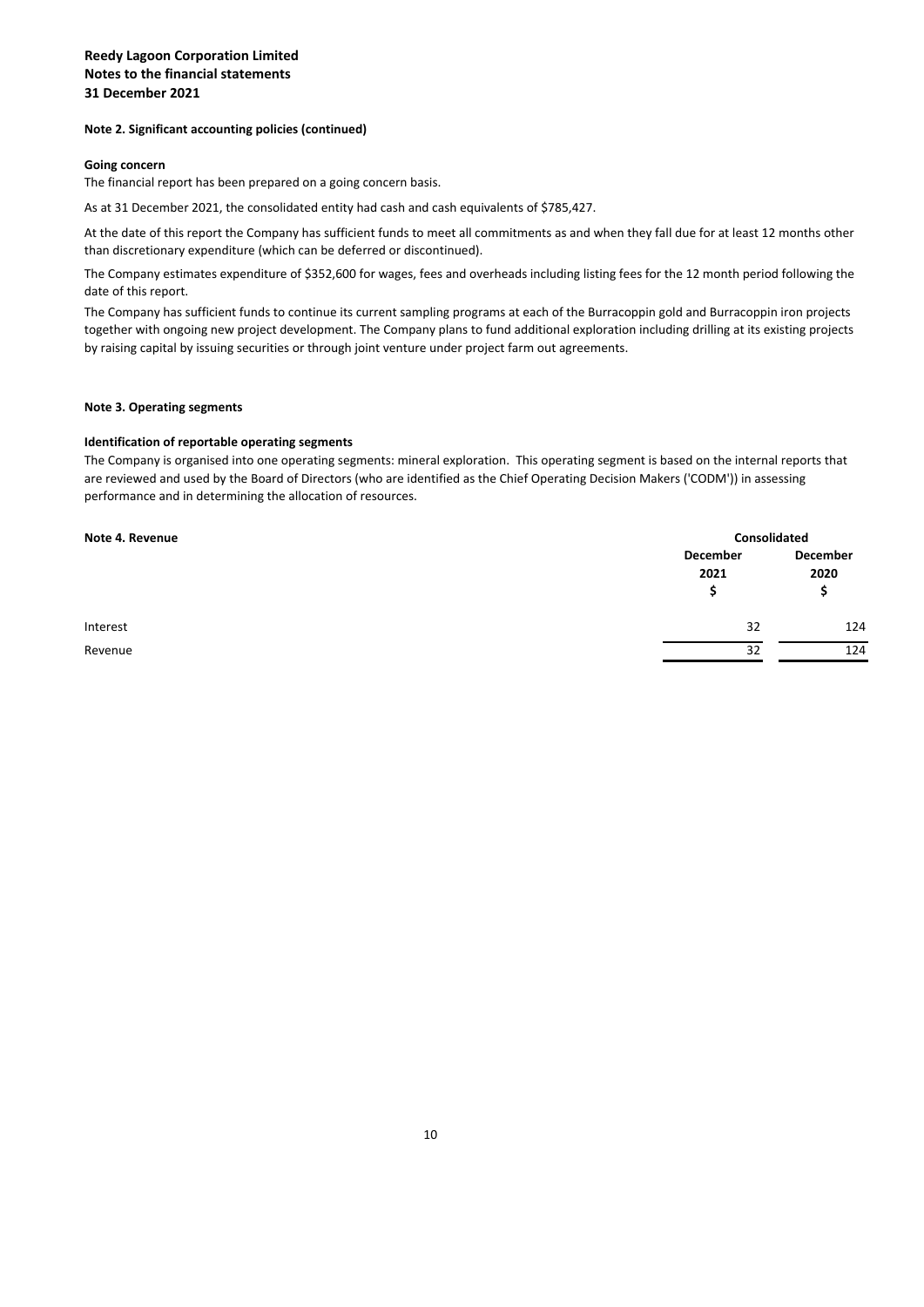#### **Note 5. Current liabilities ‐ employee benefits Consolidated**

| Note 5. Current nabilities - employée benefits | consonuateu |         |
|------------------------------------------------|-------------|---------|
|                                                | December    | June    |
|                                                | 2021        | 2021    |
|                                                | S           |         |
| Annual leave                                   | 129,005     | 121,605 |
| Long Service Leave                             | 39,191      | 36,504  |
|                                                | 168,196     | 158,109 |
|                                                |             |         |

| Note 6. Current liabilities - Provision for site restoration |                 | <b>Consolidated</b> |  |  |
|--------------------------------------------------------------|-----------------|---------------------|--|--|
|                                                              | <b>December</b> | June                |  |  |
|                                                              | 2021            | 2021                |  |  |
|                                                              |                 |                     |  |  |
|                                                              |                 |                     |  |  |
| Provision for site restoration                               | 10,000          | 10,000              |  |  |

Restoration costs are provided for at the time of the activities that give rise to the need for restoration. If this occurs prior to commencement of production, the costs are included in deferred exploration and development expenditure. If it occurs after commencement of production, restoration costs are provided for and charged to the statement of financial performance as an expense.

#### **Note 7. Equity ‐ issued capital**

|                                     |                 |               | <b>Consolidated</b>  |            |
|-------------------------------------|-----------------|---------------|----------------------|------------|
|                                     | <b>December</b> | June          | <b>December</b>      | June       |
|                                     | 2021            | 2021          | 2021                 | 2021       |
|                                     | shares          | shares        | \$                   | \$         |
| Ordinary shares - fully paid        | 547,857,230     | 470,026,166   | 22,937,072           | 21,632,780 |
| Movements in ordinary share capital |                 |               |                      |            |
| <b>Details</b>                      | Date            | <b>Shares</b> | Issue price          | \$         |
| <b>Balance</b>                      | 01-Jul-21       | 470,026,166   |                      | 21,632,780 |
| Issue of shares                     | 07-Sep-21       | 70,000,000    | \$0.0160             | 1,051,120  |
| Director subscriptions              | 03-Dec-21       | 5,331,064     | \$0.0404             | 215,375    |
| <b>Excercise of Options</b>         | 03-Dec-21       | 2,400,000     | \$0.0049 to \$0.0147 | 36,132     |
| <b>Excercise of Options</b>         | 31-Dec-21       | 100,000       | \$0.0116             | 1,665      |
| <b>Balance</b>                      | 31-Dec-21       | 547,857,230   |                      | 22,937,072 |

Ordinary shares

Ordinary shares entitle the holder to participate in dividends and the proceeds on the winding up of the Company in proportion to the number of and amounts paid on the shares held. The fully paid ordinary shares have no par value and the Company does not have a limited amount of authorised capital.

On a show of hands every member present at a meeting in person or by proxy shall have one vote and upon a poll each share shall have one vote.

#### Share buy‐back

There is no current on‐market share buy‐back.

#### **Equity ‐ dividends**

There were no dividends paid, recommended or declared during the current or previous financial half‐year.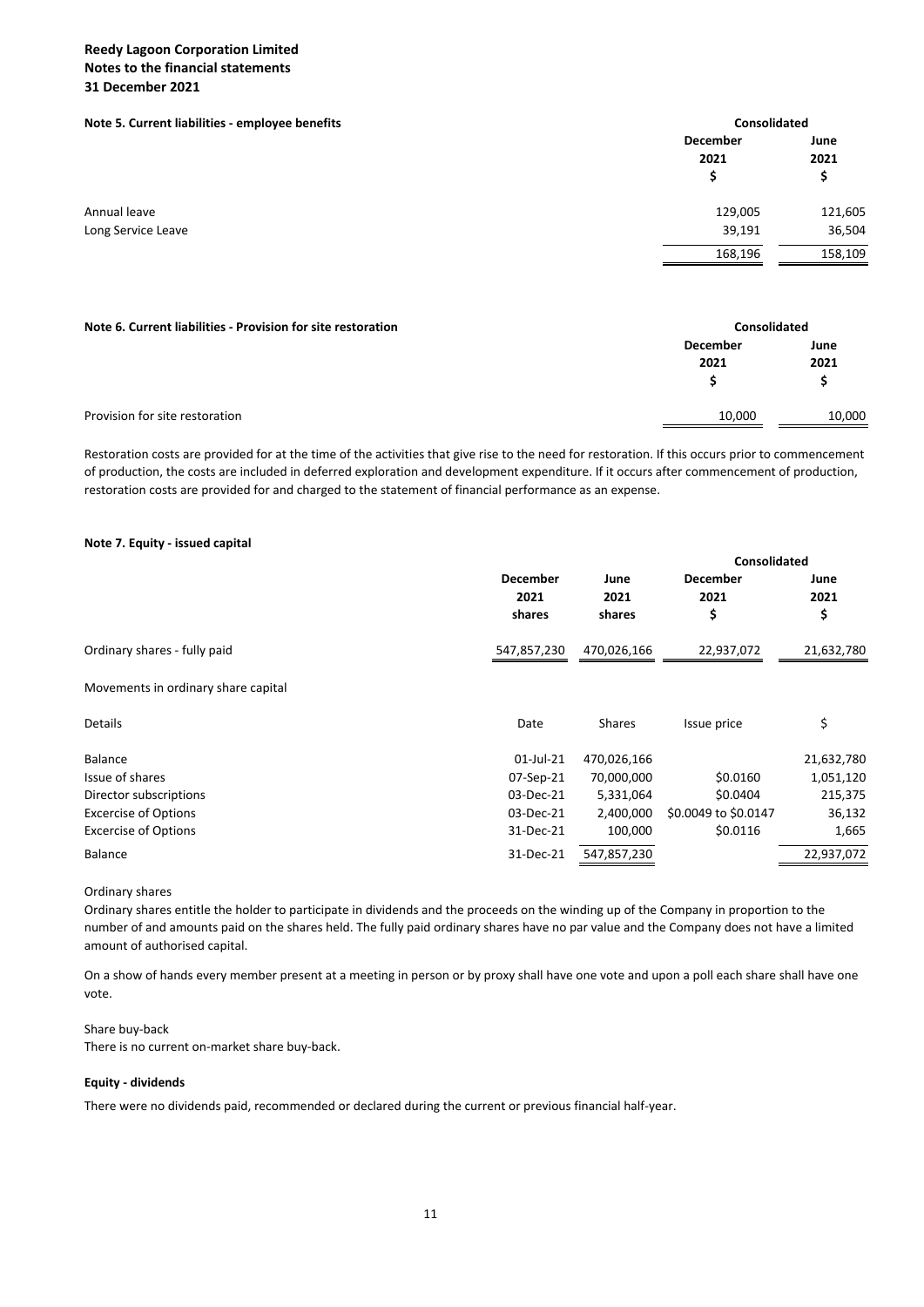#### **Note 8. Contingent liabilities**

Reedy Lagoon's wholly-owned US subsidiary, Sierra Lithium LLC, has received a notice of intent from the US tax office that US \$25,000 penalty tax may be payable by Sierra Lithium for not having lodged a return for the 2020 financial year by its due date. While Sierra Lithium is seeking abatement of the penalty due to difficulties the pandemic presented in timely filing, a provision for contingent liability for the tax penalty has been recognised in the statement of comprehensive income for the current period.

The Company is not aware of any other contingent liabilities.

#### **Note 9. Events after the reporting period**

There are no events after the reporting period.

#### **Note 10. Share‐based payments**

A share option plan has been established by the Company and approved by shareholders at a general meeting, whereby the Company may, at the discretion of the board, grant options over ordinary shares in the Company to certain key management personnel.

Remuneration arrangements of key management personnel are disclosed in the annual financial report. In addition, on 23 December 2021, after approval at the Company's annual general meeting, a total of 900,000 options were issued to directors as part of their remuneration packages. Each director received the below options:‐

- Geoffrey H. Fethers 500,000 options, exercise price 0.0546 cents, expiring on 31/12/2024 with a value \$7,500
- Jonathan M. Hamer 300,000 options, exercise price 0.0546 cents, expiring on 31/12/2024 with a value \$4,500, and
- Adrian C. Griffin 100,000 options, exercise price 0.0546 cents, expiring on 31/12/2024 with a value \$1,500

Set out below are summaries of options granted under the plan:

|             | Exercise | Balance at<br>the start of |         |           |         | Balance at<br>the end of |
|-------------|----------|----------------------------|---------|-----------|---------|--------------------------|
| Expiry date | price    | the half-year              | Granted | Exercised | Lapsed  | the half-year            |
| 31/12/21    | \$0.0116 | 900,000                    |         | 900,000   | -       |                          |
| 31/12/22    | \$0.0049 | 900,000                    |         | 800,000   |         | 100,000                  |
| 31/12/23    | \$0.0147 | 900,000                    |         | 800,000   |         | 100,000                  |
| 31/12/24    | \$0.0546 |                            | 900,000 |           | ۰       | 900,000                  |
|             |          | 2,700,000                  | 900,000 | 2,500,000 |         | 1,100,000                |
|             |          | Balance at                 |         |           |         | Balance at               |
|             | Exercise | the start of               |         |           |         | the end of               |
| Expiry date | price    | the half-year              | Granted | Exercised | Lapsed  | the half-year            |
| 31/12/20    | \$0.0375 | 900,000                    |         |           | 900,000 |                          |
| 31/12/21    | \$0.0116 | 900,000                    |         |           |         | 900,000                  |
| 31/12/22    | \$0.0049 | 900,000                    |         |           |         | 900,000                  |
| 31/12/23    | \$0.0147 |                            | 900,000 |           |         | 900,000                  |
|             |          | 2,700,000                  | 900,000 |           | 900,000 | 2,700,000                |
|             |          |                            |         |           |         |                          |

For the options granted during the current financial half-year, the valuation model inputs used to determine the fair value at the grant date, are as follows:

| Grant date | Expiry date | Share price<br>at grant date | Exercise<br>price | Expected<br>volatility | Dividend<br>vield        | Risk-free<br>interest rate | Fair value<br>at grant date |  |
|------------|-------------|------------------------------|-------------------|------------------------|--------------------------|----------------------------|-----------------------------|--|
| 23/12/21   | 31/12/24    | \$0.034                      | \$0.0546          | 94.30%                 | $\overline{\phantom{a}}$ | 0.93%                      | \$0.015                     |  |

An expense of \$13,500 (2020: \$5,400) has been recognised in the statement of comprehensive income for the current period in relation to the above options.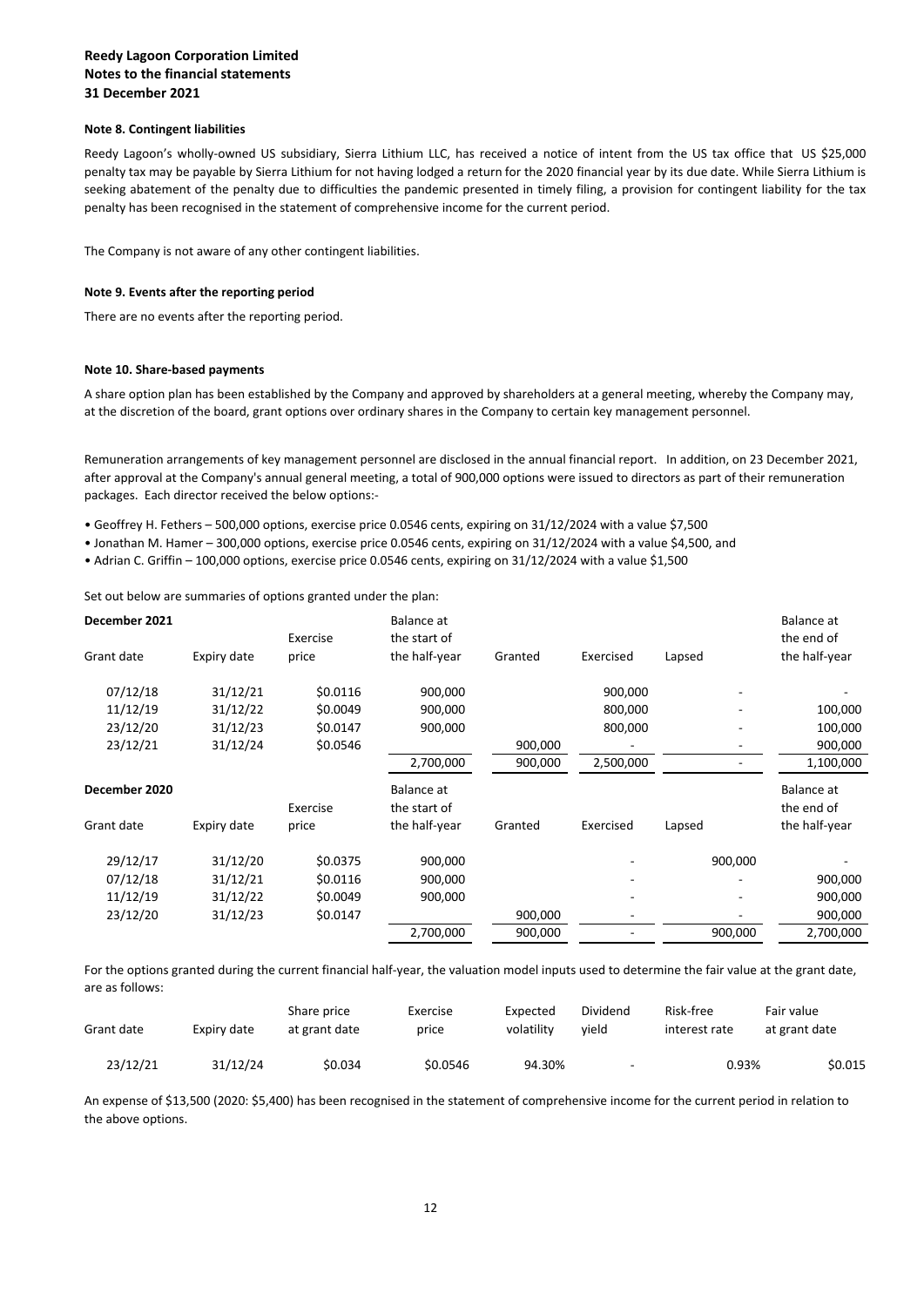### **Note 11. Employee benefits expense**

|                                          | Salary and<br>Fees | Super-<br>annuation | Annual Leave | Long service<br>leave | Lump Sum<br>in Arrears* | Workcover | Total     |
|------------------------------------------|--------------------|---------------------|--------------|-----------------------|-------------------------|-----------|-----------|
| J Hamer                                  | 27,273             | 2.727               |              |                       | 100.000                 | 216       | 130,216   |
| A Griffin                                | 15,000             |                     |              |                       | 50,000                  |           | 65,000    |
| G Fethers                                | 41,950             | 12.500              | 7.400        | 2.687                 | 216,892                 | 452       | 281,881   |
|                                          | 84,223             | 15,227              | 7,400        | 2,687                 | 366,892                 | 668       | 477,097   |
| LESS: Allocation to Exploration Expenses |                    |                     |              |                       |                         |           | (14, 157) |
| Employee benefits expense                |                    |                     |              |                       |                         |           | 462,940   |

Remuneration paid to directors for the 6 months ended 31 December 2021 (excluding Share‐based payments as described in Note 10)

### \* Lump Sum in Arrears

Directors agreed to not receive or be entitled to receive potions of their contracted remuneration for the period 1 July 2019 to 30 September 2021 on the basis that amounts not receivable during the period would become payable if and only if (1) the board agreed to make payment; (2) the Company is solvent at the time of payment; and (3) the Company would remain solvent after payment.

This was agreed by the directors in order to reduce overheads, increase available funding for exploration and preserve cash pending raising additional funds through issuing shares. At 30 September 2021 the amount not paid totalled \$366,892.

The directors proposed at the annual general meeting held on 30 November 2021 ("AGM") that some or all of these conditional payments become payable, but only on the further condition that any amounts paid (after allowing for tax on such amounts which the director may request be paid free of this further condition) would be applied by the directors to subscribe for new fully paid ordinary shares in the Company ("Shares") at an issue price equal to the 5 day VWAP on the day prior to issue ("the Scheme"). Under the Scheme any amount paid to a director (other than amounts in respect of tax requested by that director to be free of the subscription requirement) would be returned to the Company as new share capital issued at market.

Shareholders approved the Scheme at the AGM, each of the directors elected to receive the payment under the Scheme and subscribed \$215,375 for 5,331,064 fully paid shares in RLC at market (\$0.0404) on the 3 December 2021.

Accordingly the "increase" in payments to directors is a payment in respect of payments not made in respect of prior periods. There has been no increase in remuneration rates to directors in the relevant period.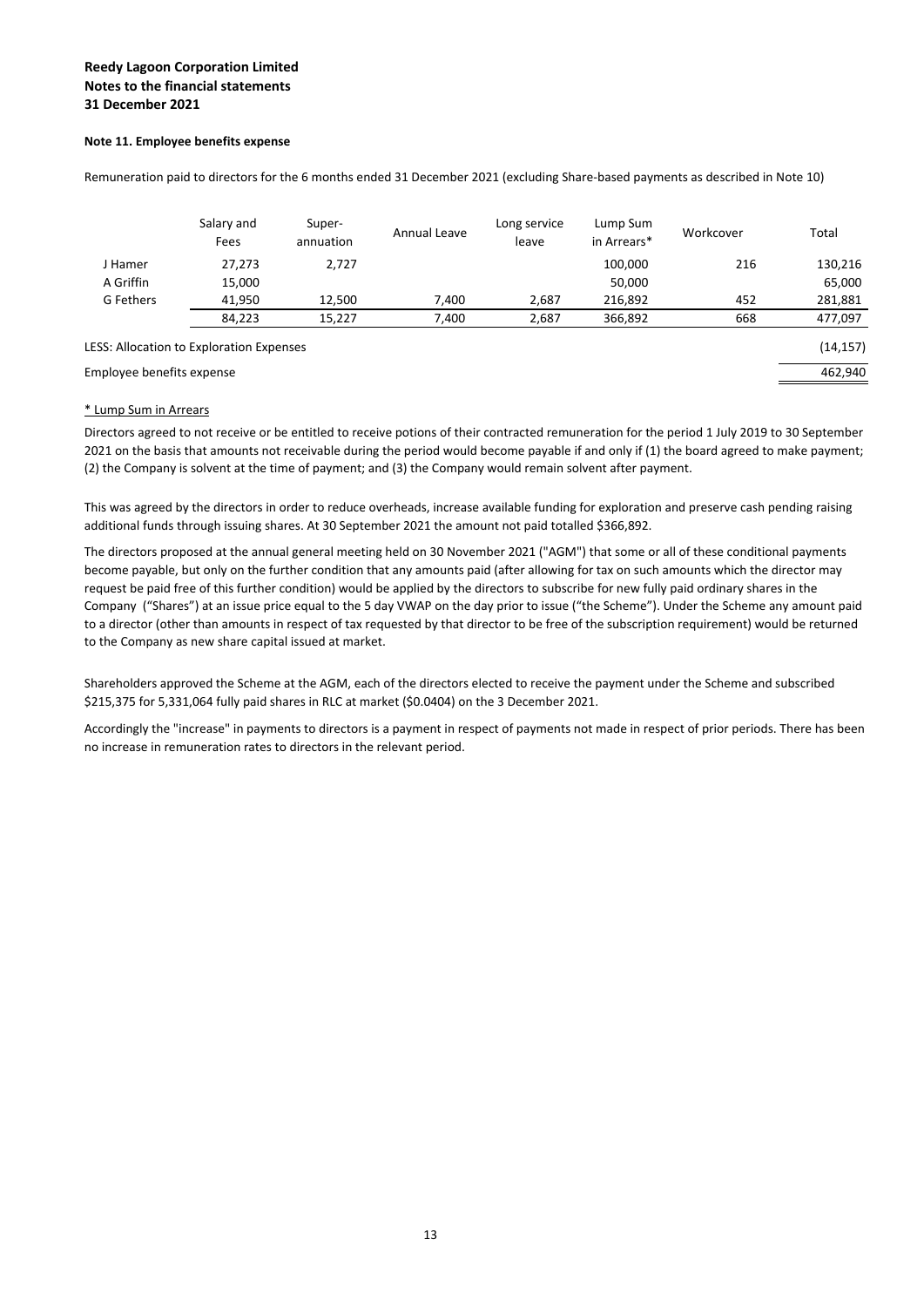**Reedy Lagoon Corporation Limited** Directors' declaration 31 December 2021

In the directors' opinion:

- the attached financial statements and notes comply with the Corporations Act 2001, Australian Accounting Standard AASB 134 'Interim Financial Reporting', the Corporations Regulations 2001 and other mandatory professional reporting requirements;
- . the attached financial statements and notes give a true and fair view of the consolidated entity's financial position as at 31 December 2021 and of its performance for the financial half-year ended on that date; and
- . there are reasonable grounds to believe that the Company will be able to pay its debts as and when they become due and payable.

Signed in accordance with a resolution of directors made pursuant to section 303(5)(a) of the Corporations Act 2001.

On behalf of the directors

G.H. Fethers **Managing Director** 

8 March 2022 Melbourne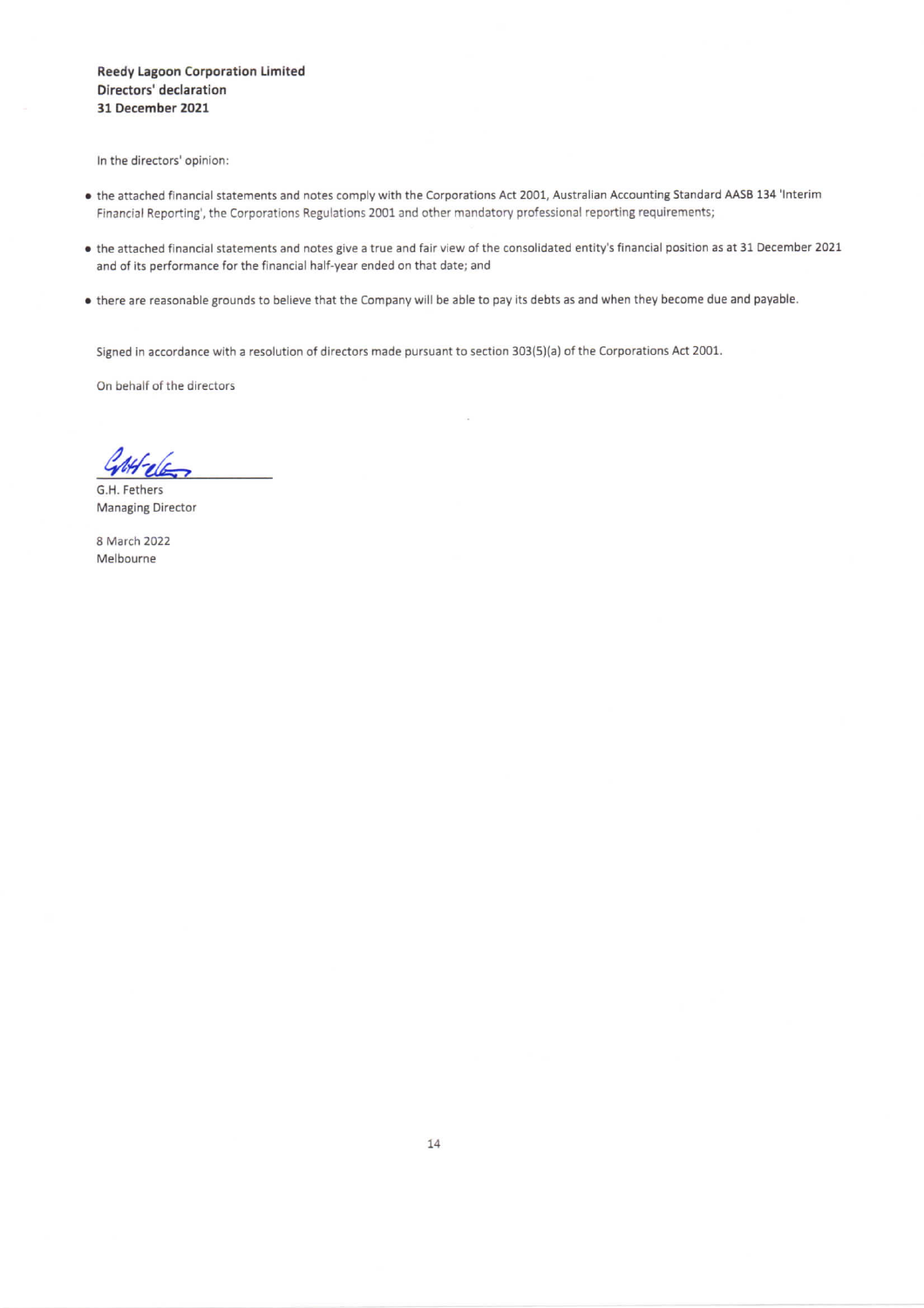

# **Independent Auditor's Review Report**

# **To the members of Reedy Lagoon Corporation Limited**

# **Report on the Half-year Financial Report**

# *Conclusion*

We have reviewed the accompanying Half-year Financial Report of Reedy Lagoon Corporation Limited and its controlled entities (the "Group").

Based on our review, which is not an audit, we have not become aware of any matter that makes us believe that the Half-year Financial Report of the Group is not in accordance with the Corporations Act 2001, including:

- Giving a true and fair view of the Group's financial position as at 31 December 2021 and of its performance for the Half-year ended on that date; and
- Complying with Australian Accounting Standard AASB 134 Interim Financial Reporting and the Corporations Regulations 2001.

The Half-year Financial Report comprises:

- Consolidated statement of financial position as at 31 December 2021;
- Consolidated statement of profit or loss and other comprehensive income, Consolidated statement of changes in equity and Consolidated statement of cash flows for the Half-year ended on that date;
- Notes 1 to 11 comprising a summary of significant accounting policies and other explanatory information; and
- The Directors' Declaration.

The Group comprises Reedy Lagoon Corporation Limited (the Company) and the entities it controlled at the half year's end or from time to time during the half year.

# *Material Uncertainty Related to Going Concern*

We draw attention to Note 2 in the financial report, which indicates that the Group incurred a net loss on operations of \$1,023,989 for the period ended 31 December 2021 which indicates the existence of a material uncertainty that may cast doubt over the group's ability to continue as a going concern. The Group had cash and cash equivalents of \$785,427 as at 31 December 2021 and the Directors believe that the Group has sufficient funds to meet all commitments as and when they fall due for at least 12 months other than discretionary expenditure.

Accordingly, the financial report has been prepared on a going concern basis. No adjustments have been made to the financial report relating to the recoverability and classification of the asset carrying amounts or the amount and classification of liabilities that might be necessary should the Group not continue as a going concern. Our opinion is not modified in respect of this matter.